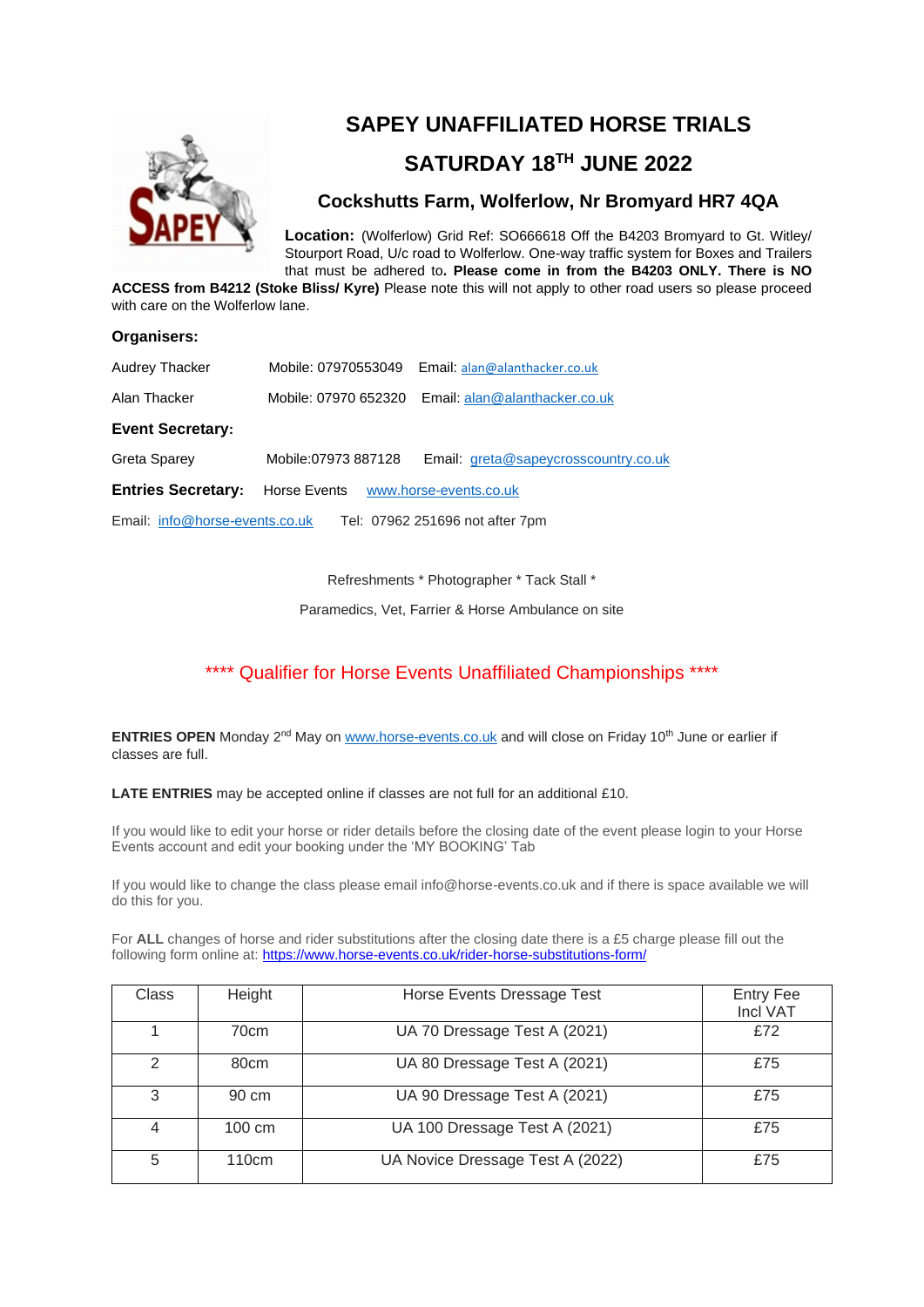All Entries are subject to a non-refundable booking fee £2 per entry.

**START FEE:** £12 (inc VAT) per horse – a link to pay your start fee will be with your event times and link to print your number. All start fees MUST be paid for before attending event. (In the event of not being able to attend after paying your start fee this will be refunded)

## Competitors Numbers will need to be printed and placed in your own bibs.

### Numbers can be downloaded from [www.sapeycrosscountry.co.uk](http://www.sapeycrosscountry.co.uk/) when paying your start fee and getting your times.

### Please display your competitor number clearly in your vehicle as you enter the event.

### **Withdrawal Policy – PLEASE READ CAREFULLY**

**WITHDRAWALS:** no later than Friday 10<sup>th</sup> June.

#### **ALL Withdrawals must be registered by email to: [info@horse-events.co.uk](mailto:info@horse-events.co.uk)**

Please note if withdrawing after the closing date in order to obtain your refund we MUST receive a vet's or doctor's certificate. No later than the Monday following the event to obtain a refund.

#### **Withdrawal policy depending on date of withdrawal:**

- 1. Withdrawals for whatever reason **before the closing date** will receive a refund minus the £10 admin fee.
- 2. **Withdrawals made AFTER the Closing & Withdrawal date** for a veterinary to the horse or medical reason to the rider, are non-refundable unless a replacement from our wait list is found. In this situation a full refund will be given minus the £10 admin fee. *(If entries are open and there is no wait list – no refunds will be issued)*
- 3. **Withdrawals made 24 hours before the event** for whatever reason are non-refundable.

**Event Cancellation** As you can appreciate at this time, we cannot insure against cancelling due to COVID-19. In the event of cancellation for any reason all entries will be refunded minus a £15 cancellation charge per entry.

#### **When refunds are due please note these will be processed back onto the card you paid on.**

**START TIMES:** available at [www.horse-events.co.uk](http://www.horse-events.co.uk/) and [www.sapeycrosscountry.co.uk](http://www.sapeycrosscountry.co.uk/) 1800 on Thursday 16<sup>th</sup> June.

### **COURSE WALKING:**

The XC Course will be open for walking between 2pm – 8pm on Friday 17<sup>th</sup> June for ALL competitors. Please note the gates will not be open before 2pm

All results will be online and available at [www.horse-events.co.uk](http://www.horse-events.co.uk/) and [www.sapeycrosscountry.co.uk](http://www.sapeycrosscountry.co.uk/)

### **PRIZES & ROSETTES**

Dressage sheets can be collected on the day, emailed by request [greta@sapeycrosscountry.co.uk](mailto:greta@sapeycrosscountry.co.uk) or posted on receipt of SAE sent to Sapey Cross Country, Mill Farm, Stanford Bridge, Worcester. WR6 6SP